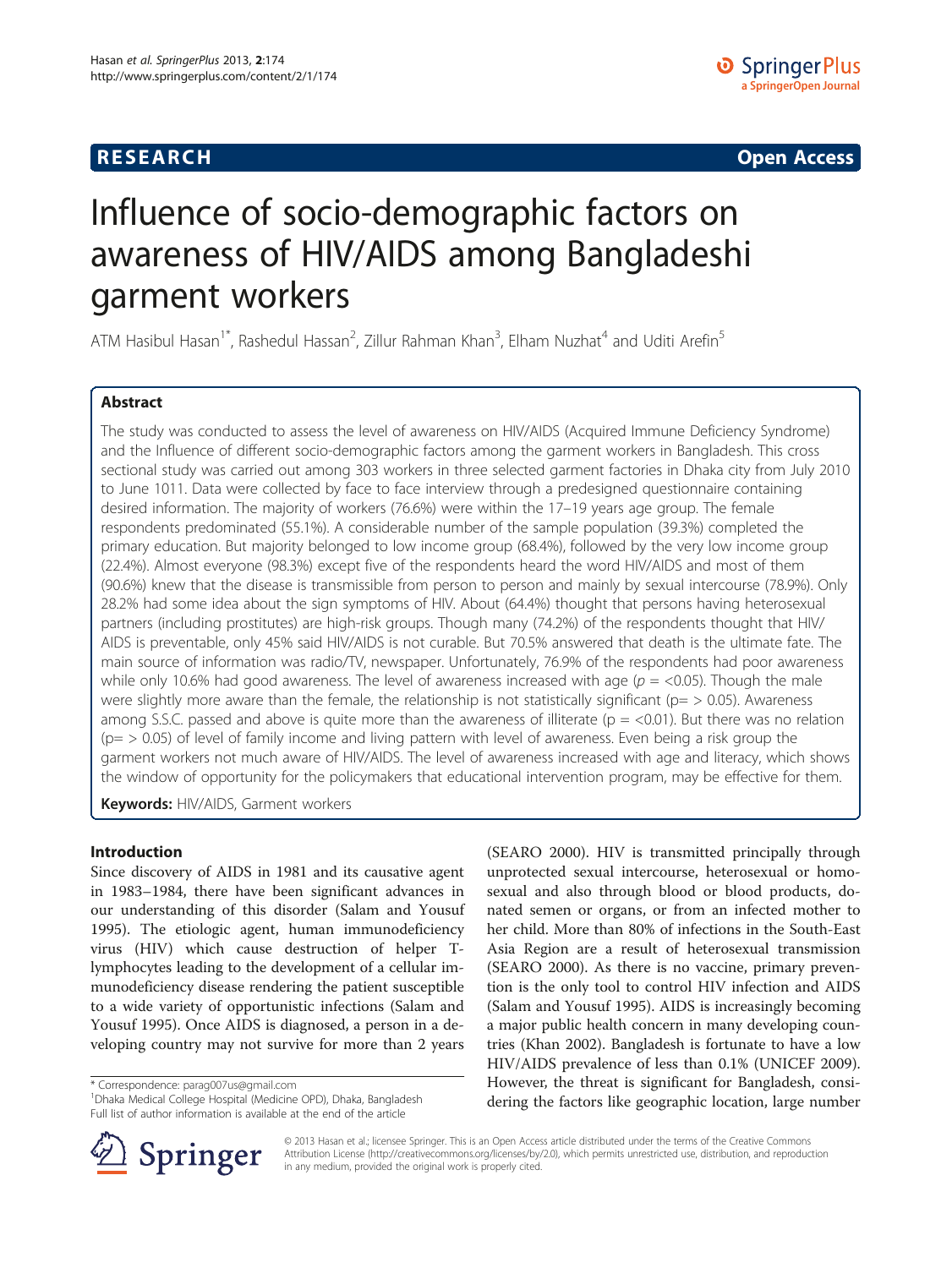of population with STD (Sexually Transmitted Disease) cases and above all, lack of proper knowledge about safe sex among the people. Female adolescents are more vulnerable than any other and are biologically more susceptible to HIV infection (Khan [2002\)](#page-6-0).

Bangladesh being a developing country, in the economic sector, the newly emerged garments industries have been creating job opportunities to a large number of people in the cities. It now ranks among the largest garments exporters of the world which accounts for 75% of the foreign currency and 25% of GDP of Bangladesh (Mottaleb [2011\)](#page-6-0). Most of the garments workers are female and majority of them are adolescent and unmarried (Jahan [2012](#page-6-0)). The literacy rate being low, these workers are not informed about menstruation, safe sex, contraceptive methods, STDs, and HIV infection. As there is large scale of social insecurity, adolescent garments workers are often victims of terrible sexual abuse. So, the adolescent garments workers are a vulnerable group for HIV infection (Jahan [2000\)](#page-6-0). Awareness of AIDS among adolescents is yet to be explored. It is imperative to understand how much of female adolescents know about AIDS and fatality and how to prevent the disease (Khan [2002](#page-6-0)). So we conducted this study to ascertain the existing level of awareness about HIV/AIDS including its mode of transmission and preventive measures among these garments workers from some selected factories in Dhaka City. We also tried to evaluate the relationship between the level of awareness and different socio demographic factors.

#### Material and methods

It is a cross sectional type of descriptive study conducted among the workers from three selected garments factories in Dhaka city from July 2010 to June 2011. The garments were selected by purposive sampling technique which was governed by easy communication, assurance of cooperation and above all the consent from the workers. The respondents were randomly selected from their working place. The study was conducted up on 303 garment workers between the age of 10–19 years in 3 different selected garments factories situated in Dhaka city. The data collected by a semi-structured questionnaire containing socio-demographic information (age, sex, education, income) and 14 questions related to knowledge of HIV/AIDS with 42 probable answers (see information check list section). Each correct answer carried 1 mark and wrong or unknown answers carried 0 mark. Thus the respondents were given score between 0–42. The level of awareness was measured by arbitrarily ranking the score. A score above 21 was considered good awareness (i.e. a respondent giving at least 50% correct answers), from 17–21 (40–49% correct answer) was labeled as average awareness and those below 17 (<40% correct answer) as poor awareness. The questionnaire was pre-tested among garments workers of a selected garments factory and necessary modification and correction had been done prior to final stage of data collection. The study protocol was approved by the ethical review committee of Dhaka Medical College. Informed written consent was taken from each of the respondents. Information was collected from the respondents through face to face interview of 15 to 20 minutes.

Statistical analyses of the results were obtained by using window based computer software devised with Statistical Packages for Social Sciences (SPSS-16) (SPSS Inc, Chicago, IL, USA). The results were presented in tables, figures and diagrams. During analysis frequency distribution for all the variables were worked out and produced in tabular form. The  $\chi^2$  tests were used to compare proportions. A two-tailed  $p$  value of 0.05 was considered significant at 95% CI (Confidence Interval) level.

#### Information check list

#### I. Socio-demographic variables:

- 1. Age
- 2. Sex
- 3. Marital status
- 4. Education
- 5. Monthly income:
	- a. Personal income
	- b. Family income
- 6. Housing condition
- 7. Family size
- 8. Living with family or not
- II. Variables related to AIDS knowledge:
	- 1. Causative agent
	- 2. Route of transmission
	- 3. Sign & symptom
	- 4. Methods of prevention
	- 5. Place to go for treatment
	- 6. Ill effects of AIDS
	- 7. Risk group

Operational definitions

1. Educational status:

- It is classified into following groups:
- A. Illiterate:

The respondents who can neither read nor write.

B. Non-formal education:

The respondents who can read or write but have not attended schools or colleges.

# C. Primary:

The respondents who have attended the school upto class V.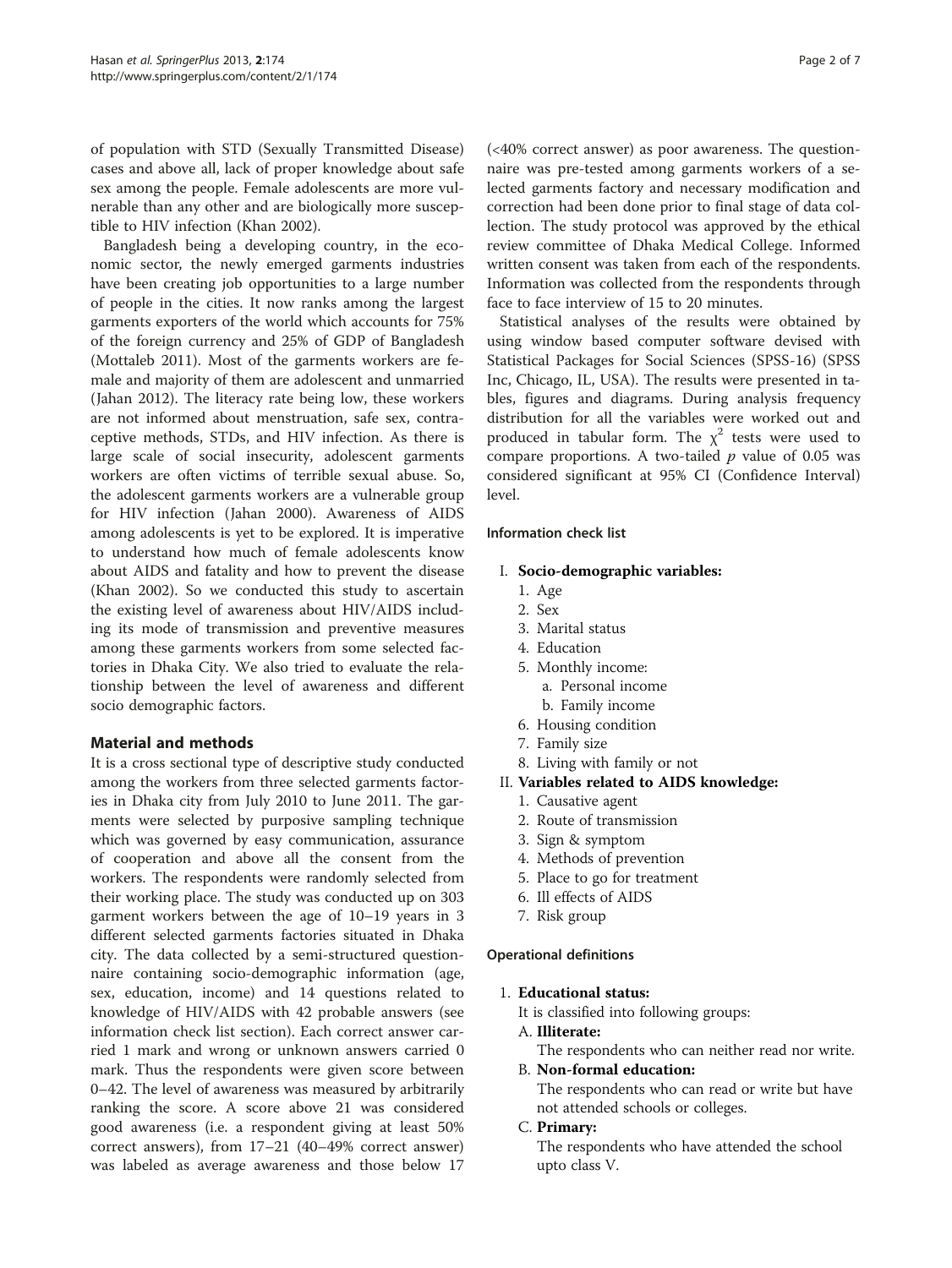# D. Lower secondary:

The respondents attending the school between class V to class VIII.

# E. Secondary:

The respondents attending the school above class VIII to S.S.C. level.

#### F. Higher secondary:

The respondents above S.S.C. level upto H.S.C. level.

# 2. Family income:

It is the total amount of money earned by the respondent and by his/her family members in each month. It is classified as follows:

# A. Very low income:

Family income upto 4000 Tk per month.

#### B. Low income:

Monthly family income is in between 4001– 10000 Tk.

#### C. Moderate income:

Monthly family income is in between 10001– 20000 Tk.

#### D. Good income:

Monthly family income is more than 20000 Tk.

# 3. Mess:

Group of people living in the same residence and regularly taking meals together.

#### 4. Boarding house:

It is a house where a paying guest is provided with meals and lodging.

#### 5. Awareness scoring:

Total 42 answers, each correct answer carries 1 and wrong answer, do not know or others carry 0.

# 6. Awareness grading:

A. Good awareness:

Correct answer ≥ 50% i.e. awareness score is 21 or above.

B. Average awareness:

Correct answer 40 to 49% i.e. awareness score is 17 to 20.

C. Poor awareness: Correct answer < 40% i.e. awareness score is below 17.

#### Result

This cross-sectional study involved 303 respondents. The majority of them, (76.6%) were within the 17–19 years age group. A minor proportion, (2%) were under 14 years. The rest of the respondents,  $65$  (21.5%) were in 14–16 years group. The female respondents predominated (55.1%) in this study. A considerable number of the sample population (39.3%) completed the primary education, many went to high school (30.7%), but only 9.9% passed secondary certificate examination and 1.6% passed higher secondary exam. About 16.8% were illiterate. On the basis of monthly family income majority belonged to low income group (62.2%), followed by the very low income group (22.4%). Many of the workers lived with their families (58.7%). Among the rest (41.3%), a good number lived in mess (22.8%), some, with relatives (15.2%) and the others (3.3%) in hostels, boarding houses (Table 1). Almost everyone (98.3%) except five of the respondents heard the word HIV/AIDS. Among them 90.6% knew that the disease is transmissible from person to person and mainly by sexual intercourse (78.9%). More than one third of them also thought that multiple sex partner is a mode of transmission. Only 28.2% had some idea about the sign symptoms of HIV. Majority of them thought of fever (64.3%), some knew about fatigue (45.2%), weight loss (29.8%), and malaise (22.6%) as the feature of HIV. About (64.4%) thought that persons having heterosexual partners (including prostitutes) are high-risk groups. The others pointed out about multiple sex partners (39.9%), blood transfusion (21.8%), drug abusers (18.5%), bus or truck

#### Table 1 Socio demographic profile of the respondents  $(N = 303)$

| Parameter                 | n            | %              |
|---------------------------|--------------|----------------|
| Age                       |              |                |
| $<$ 14 yr                 | 6            | $\overline{2}$ |
| $14-16$ yrs               | 65           | 21.5           |
| 17-19 yrs                 | 232          | 76.6           |
| Sex                       |              |                |
| Male                      | 136          | 44.9           |
| Female                    | 167          | 55.1           |
| <b>Level of Education</b> |              |                |
| Illiterate                | 51           | 16.8           |
| Primary                   | 119          | 39.3           |
| Lower secondary           | 93           | 30.7           |
| Secondary                 | 30           | 9.9            |
| Higher secondary          | 5            | 1.6            |
| Non formal                | 5            | 1.6            |
| <b>Family Income</b>      |              |                |
| Very Low income           | 68           | 22.4           |
| Low income                | 189          | 62.2           |
| Moderate income           | $\mathbf{0}$ | $\mathbf 0$    |
| Good income               | 46           | 15.2           |
| Residence pattern         |              |                |
| Living with Family        | 178          | 58.7           |
| Living with others        |              |                |
| Mess                      | 69           | 22.8           |
| Relative                  | 46           | 15.2           |
| Boarding                  | 04           | 1.03           |
| Others                    | 06           | $\overline{2}$ |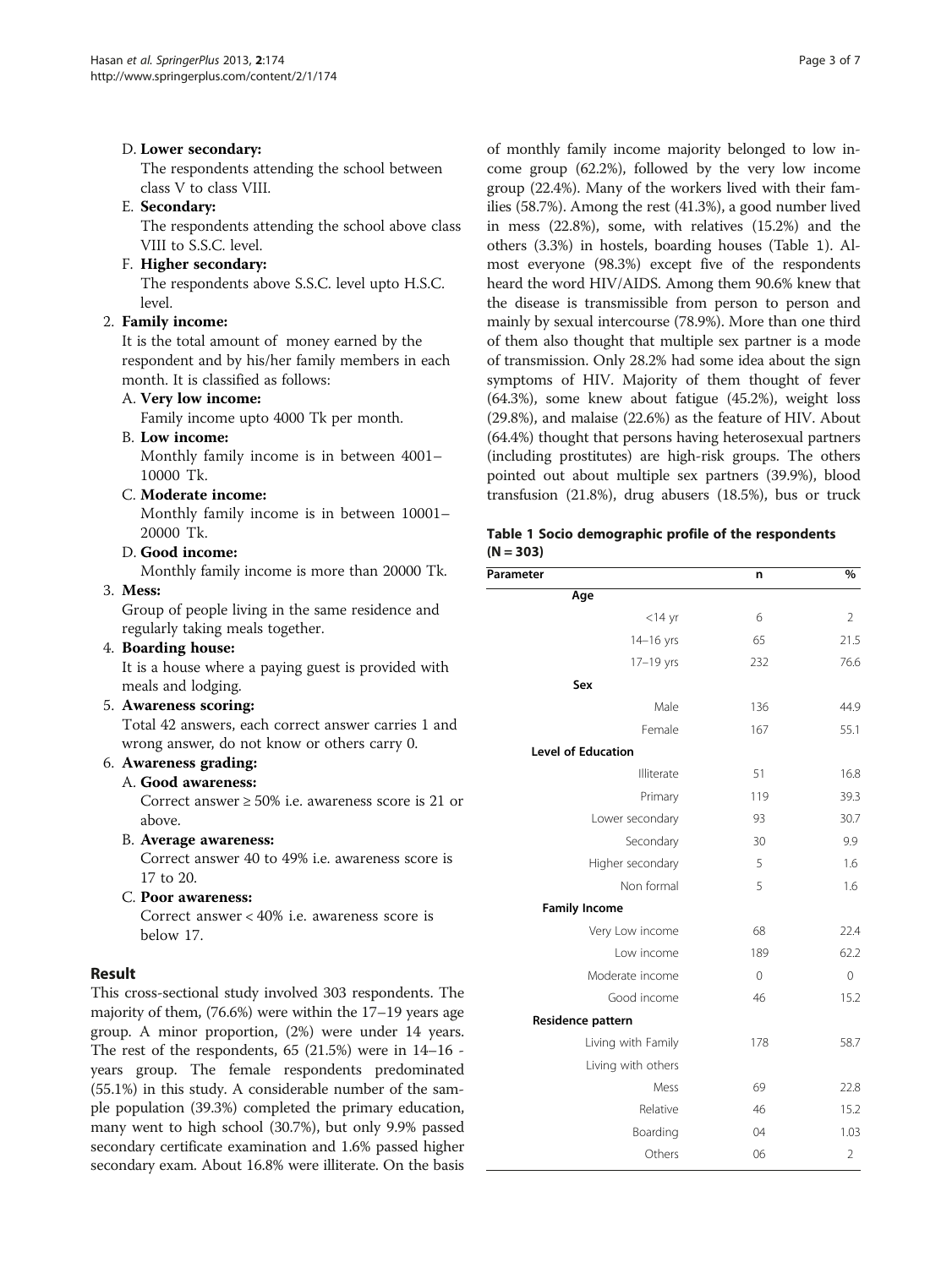#### Table 2 Awareness of the respondents regarding HIV/ AIDS  $(N = 303)$

| יון כעות<br>וכטכי                                   |     |             |
|-----------------------------------------------------|-----|-------------|
| Parameter                                           | n   | $\%$        |
| The Term HIV                                        |     |             |
| Heard about it                                      | 298 | 98          |
| Didn't hear about it                                | 5   | 2           |
| <b>Disease Transmission</b>                         |     | $(n = 298)$ |
| <b>Transmissible</b>                                | 270 | 90.6        |
| Route *-                                            |     |             |
| Through sexual intercourse                          | 213 | 78.9        |
| Through blood transfusion                           | 104 | 38.5        |
| In intravenous drug abuser                          | 35  | 13          |
| Through equipment & needles                         | 108 | 40          |
| Mother to child transmission                        | 54  | 20          |
| Homosexuality                                       | 13  | 4.8         |
| Multiple sex partners                               | 101 | 37.4        |
| Don't know                                          | 12  | 4.4         |
| Others                                              | 10  | 3.7         |
| <b>Not Transmissible</b>                            | 12  | 4           |
| Don't know about it                                 | 16  | 5.4         |
| Knowledge about symptoms                            |     |             |
| Have some idea                                      | 84  | 28          |
| Symptoms *-                                         |     |             |
| Chronic diarrhea                                    | 9   | 10.7        |
| Malaise                                             | 19  | 22.6        |
| Fever                                               | 54  | 64.3        |
| Rash                                                | 16  | 19          |
| Sore throat                                         | 10  | 11.9        |
| Fatigue                                             | 38  | 45.2        |
| Severe weight loss                                  | 25  | 29.8        |
| Night sweating                                      | 7   | 8.3         |
| Others                                              | 19  | 22.6        |
| Don't know about it                                 | 214 | 72          |
| Knowledge about risk group                          |     |             |
| Persons having multiple sex partners                | 119 | 39.9        |
| Homosexual & bisexual person                        | 21  | 7           |
| Heterosexual partners (including prostitutes)       | 192 | 64.4        |
| Intravenous drug abusers                            | 55  | 18.5        |
| Transfusion recipients of blood & blood products    | 65  | 21.8        |
| Long route bus & truck drivers and rickshaw pullers | 34  | 11.4        |
| Don't know                                          | 63  | 19.5        |
| Others                                              | 12  | 4           |
| Knowledge on protection                             |     |             |
| Know about protection*                              | 221 | 74.2        |
| Using condom                                        | 96  | 43.4        |
| Avoiding multiple sex                               | 104 | 47.1        |
|                                                     |     |             |

#### Table 2 Awareness of the respondents regarding HIV/ AIDS  $(N = 303)$  (Continued)

| Avoiding heterosexuality<br>71.9<br>159<br>Avoiding sharing of needle and syringe<br>84<br>38<br>Screening of donated blood<br>45<br>20.4<br>By preventing transmission (mother to child)<br>15<br>6.8<br>Discouraging sharing of tooth brushes and razors<br>8<br>3.6<br>Others<br>18<br>8.1<br>Not preventable<br>9.1<br>27<br>Don't know about it<br>16.1<br>50<br>Fate of HIV/AIDS infection*<br>Curable<br>45<br>134<br>Death<br>70.5<br>210<br>Don't know<br>53<br>17.8<br>Others<br>11.7<br>35<br>Source of Information*<br>Radio/TV<br>246<br>82.6<br>Newspaper<br>8.1<br>24<br><b>Books</b><br>4.7<br>14<br>Friends<br>11.7<br>35<br>Health worker<br>19<br>6.4<br>3.7<br>Organized AIDS education program<br>11<br>Can't remember<br>5<br>15<br>Others<br>4.4<br>13<br><b>Level of awareness</b><br>Poor<br>233<br>76.9<br>12.5<br>Average<br>32<br>Good<br>10.6<br>38 | Avoiding homosexuality and bisexuality | 13 | 5.9 |
|----------------------------------------------------------------------------------------------------------------------------------------------------------------------------------------------------------------------------------------------------------------------------------------------------------------------------------------------------------------------------------------------------------------------------------------------------------------------------------------------------------------------------------------------------------------------------------------------------------------------------------------------------------------------------------------------------------------------------------------------------------------------------------------------------------------------------------------------------------------------------------|----------------------------------------|----|-----|
|                                                                                                                                                                                                                                                                                                                                                                                                                                                                                                                                                                                                                                                                                                                                                                                                                                                                                  |                                        |    |     |
|                                                                                                                                                                                                                                                                                                                                                                                                                                                                                                                                                                                                                                                                                                                                                                                                                                                                                  |                                        |    |     |
|                                                                                                                                                                                                                                                                                                                                                                                                                                                                                                                                                                                                                                                                                                                                                                                                                                                                                  |                                        |    |     |
|                                                                                                                                                                                                                                                                                                                                                                                                                                                                                                                                                                                                                                                                                                                                                                                                                                                                                  |                                        |    |     |
|                                                                                                                                                                                                                                                                                                                                                                                                                                                                                                                                                                                                                                                                                                                                                                                                                                                                                  |                                        |    |     |
|                                                                                                                                                                                                                                                                                                                                                                                                                                                                                                                                                                                                                                                                                                                                                                                                                                                                                  |                                        |    |     |
|                                                                                                                                                                                                                                                                                                                                                                                                                                                                                                                                                                                                                                                                                                                                                                                                                                                                                  |                                        |    |     |
|                                                                                                                                                                                                                                                                                                                                                                                                                                                                                                                                                                                                                                                                                                                                                                                                                                                                                  |                                        |    |     |
|                                                                                                                                                                                                                                                                                                                                                                                                                                                                                                                                                                                                                                                                                                                                                                                                                                                                                  |                                        |    |     |
|                                                                                                                                                                                                                                                                                                                                                                                                                                                                                                                                                                                                                                                                                                                                                                                                                                                                                  |                                        |    |     |
|                                                                                                                                                                                                                                                                                                                                                                                                                                                                                                                                                                                                                                                                                                                                                                                                                                                                                  |                                        |    |     |
|                                                                                                                                                                                                                                                                                                                                                                                                                                                                                                                                                                                                                                                                                                                                                                                                                                                                                  |                                        |    |     |
|                                                                                                                                                                                                                                                                                                                                                                                                                                                                                                                                                                                                                                                                                                                                                                                                                                                                                  |                                        |    |     |
|                                                                                                                                                                                                                                                                                                                                                                                                                                                                                                                                                                                                                                                                                                                                                                                                                                                                                  |                                        |    |     |
|                                                                                                                                                                                                                                                                                                                                                                                                                                                                                                                                                                                                                                                                                                                                                                                                                                                                                  |                                        |    |     |
|                                                                                                                                                                                                                                                                                                                                                                                                                                                                                                                                                                                                                                                                                                                                                                                                                                                                                  |                                        |    |     |
|                                                                                                                                                                                                                                                                                                                                                                                                                                                                                                                                                                                                                                                                                                                                                                                                                                                                                  |                                        |    |     |
|                                                                                                                                                                                                                                                                                                                                                                                                                                                                                                                                                                                                                                                                                                                                                                                                                                                                                  |                                        |    |     |
|                                                                                                                                                                                                                                                                                                                                                                                                                                                                                                                                                                                                                                                                                                                                                                                                                                                                                  |                                        |    |     |
|                                                                                                                                                                                                                                                                                                                                                                                                                                                                                                                                                                                                                                                                                                                                                                                                                                                                                  |                                        |    |     |
|                                                                                                                                                                                                                                                                                                                                                                                                                                                                                                                                                                                                                                                                                                                                                                                                                                                                                  |                                        |    |     |
|                                                                                                                                                                                                                                                                                                                                                                                                                                                                                                                                                                                                                                                                                                                                                                                                                                                                                  |                                        |    |     |
|                                                                                                                                                                                                                                                                                                                                                                                                                                                                                                                                                                                                                                                                                                                                                                                                                                                                                  |                                        |    |     |
|                                                                                                                                                                                                                                                                                                                                                                                                                                                                                                                                                                                                                                                                                                                                                                                                                                                                                  |                                        |    |     |
|                                                                                                                                                                                                                                                                                                                                                                                                                                                                                                                                                                                                                                                                                                                                                                                                                                                                                  |                                        |    |     |
|                                                                                                                                                                                                                                                                                                                                                                                                                                                                                                                                                                                                                                                                                                                                                                                                                                                                                  |                                        |    |     |

\*Multiple responses.

drivers or rickshaw pullers (11.4%) are the high risk groups. But 19.5% had no idea about the fact. Majority, 221 (74.2%) of the respondents thought that HIV/AIDS is preventable and mostly avoiding heterosexuality (including prostitutes) (71.9%), avoiding multiple sex (47.1%), using condom(43.4%), avoiding sharing of needles and syringes (38.0%), screening of donated blood (20.4%), preventing vertical transmission (6.8%). Interestingly 45% of the respondents said HIV/AIDS is not curable. But 70.5% answered that death is the ultimate fate. Majority, 246 (82.6%) heard about HIV/AIDS from radio/TV, 24 (8.1%) from newspaper, 35 (11.7%) from friends, 14 (4.7%) from books, 19 (6.4%) from health workers and 11 (3.7%) from organized AIDS education program. But 15 (5.0%) respondents could not remember the source. The study reveals that the awareness of majority of the respondents, 233 (76.9%) was poor while 38 (12.5%) had average awareness. Only 32 (10.6%) had good awareness (Table 2).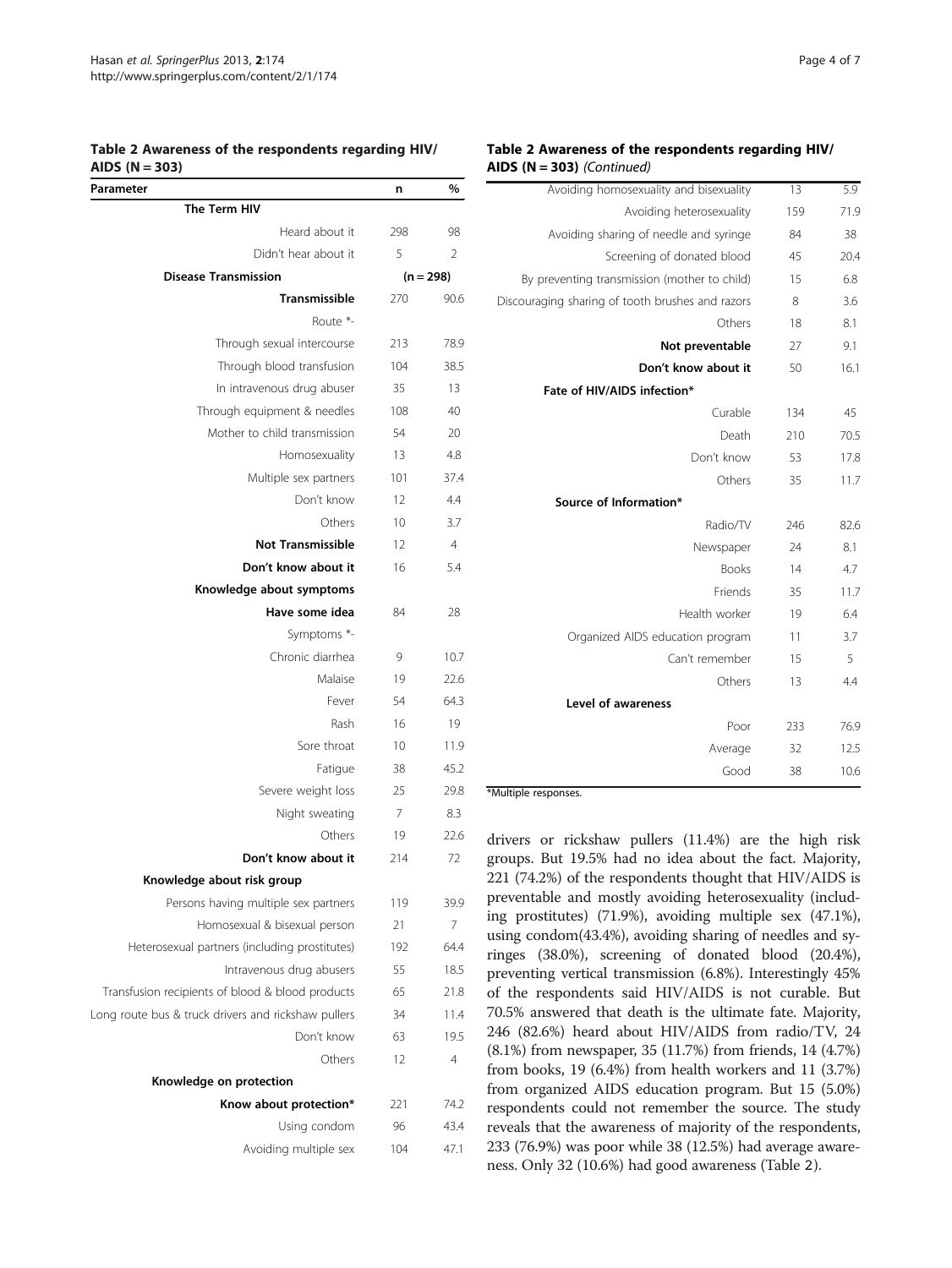There was an association between the age of the respondents and their level of awareness. The number of respondents in 17–19 years age group had better awareness compared to those less than 14 years of age. This was also statistically significant ( $p = < 0.05$ ). The study showed that, out of 136 male respondents, 18 had good awareness while among 167 female, 14 had good awareness. That is, male were slightly more aware than the female, though their relationship is not statistically significant ( $p = > 0.05$ ). Awareness among S.S.C. passed and above is quite more than the awareness of illiterate ( $p = < 0.01$ ). But there was no relation ( $p = > 0.05$ ) of level of family income and living pattern with level of awareness (Table 3).

#### Discussion

This study had been designed to inquire the awareness about HIV/AIDS among the young vulnerable garments workers on the basis of the global threat that the human era facing these days. To date little is known about awareness of HIV/AIDS among adolescent garments workers in Bangladesh. Our aim was to explore the awareness of HIV/AIDS among adolescent garments workers, who are quite neglected section of the society with regards to access to information and services.

Among the respondents of this study majority were in 17–19 years of age group, which is in agreement with (Khan [2002](#page-6-0)), (Jahan [2000](#page-6-0)), (Perez and Dabis [2003](#page-6-0)), (Goel and Pandey [1997](#page-6-0)). With increasing age, adolescents are exposed to new experiences relating to sexuality and reproduction (Khan [2002](#page-6-0)). Interestingly, they had relatively good awareness on HIV/AIDS than in <14 years age group and the relation was also statistically significant ( $p = < 0.05$ ). Such degree of poor awareness in the later group (<14 year) may be due to the fact that traditional social system and health care service often ignore this group as a separate entity who are treated neither as child nor as adult. Their age remains the main barrier of communication with adults regarding information on sex and sexually transmitted diseases like HIV/AIDS. This is also in close agreement with Bangladesh Demographic and Health Survey (BDHS) (Khan [2002](#page-6-0)), which reported that only 7.8% in 10–14 year age group are aware about AIDS. But in more matured group (15–19 years), 18.3% are aware of the same fact. In this study the ratio of male and female respondents were almost equal. This is inconsistent with (Jahan [2000](#page-6-0)), (Paul-Majumder [2008](#page-6-0)) and reports from electronic and print media. The later reported that 90% of workers are female (Nafiz [2009\)](#page-6-0), which is due to appropriateness of the job and sincerity of women. But in this study male and female were equally chosen to make a comparison of awareness with sex distribution. Although the relationship of awareness with distribution of sex is

#### Table 3 Relation of level of awareness with sociodemographic variables

| <b>Variables</b>          | Poor | Average | Good           | p value |
|---------------------------|------|---------|----------------|---------|
| Age                       |      |         |                |         |
| $<$ 14 yr                 | 5    | 1       | 0              |         |
| $14-16$ yrs               | 60   | 2       | 3              | < 0.05  |
| 17-19 yrs                 | 168  | 35      | 29             |         |
| Sex                       |      |         |                |         |
| Male                      | 98   | 20      | 18             | >0.05   |
| Female                    | 135  | 18      | 14             |         |
| <b>Level of Education</b> |      |         |                |         |
| Illiterate & Non formal   | 49   | 5       | $\mathcal{P}$  |         |
| Primary & High school     | 167  | 22      | 23             | < 0.01  |
| SSC and above             | 17   | 11      | 7              |         |
| <b>Family Income</b>      |      |         |                |         |
| Poor                      | 49   | 5       | $\overline{4}$ |         |
| Lower Middle Class        | 144  | 25      | 20             | >0.05   |
| Upper Middle Class        | 24   | 7       | 8              |         |
| Higher                    | 6    | 1       | $\Omega$       |         |
| Residence pattern         |      |         |                |         |
| Living with Family        | 132  | 25      | 21             | >0.05   |
| Living with others        | 101  | 13      | 11             |         |

not statistically significant, the male were found to have slightly better aware than the female which is not in agreement with study of research and evaluation division of BRAC (Ara and Karim [1999\)](#page-6-0). The level of awareness was good only in a few of them (10.6%) whereas the majority was poor regarding the awareness on HIV/AIDS, which is not quite unusual in the perspective of Bangladesh. Education positively contributed to the awareness on HIV/AIDS which was also statistically significant in this study ( $p = 0.01$ ). It is in agreement with (Goel and Pandey [1997\)](#page-6-0). They showed that AIDS awareness was much greater in St. Mary's college students than other students in Meghalaya, where previous lectures on this topic were delivered. It reflects the positive influence of literacy for improvement of knowledge (Jahan [2000](#page-6-0)). (Khan [2002\)](#page-6-0), (Jahan [2000\)](#page-6-0) and (Mondal et al. [2008\)](#page-6-0) also reported the similar associations. This can be explained by the fact that educated people can acquire more knowledge when they are exposed to source of available information like electronic media (Computer, internet), printed papers (Books, newspapers, posters, booklets). A large portion of the respondents had low socioeconomic background, which had forced them to work at this age. But the family status revealed no significant relationship with their level of awareness. On socioeconomic and cultural background of our country, people learn their norms and values of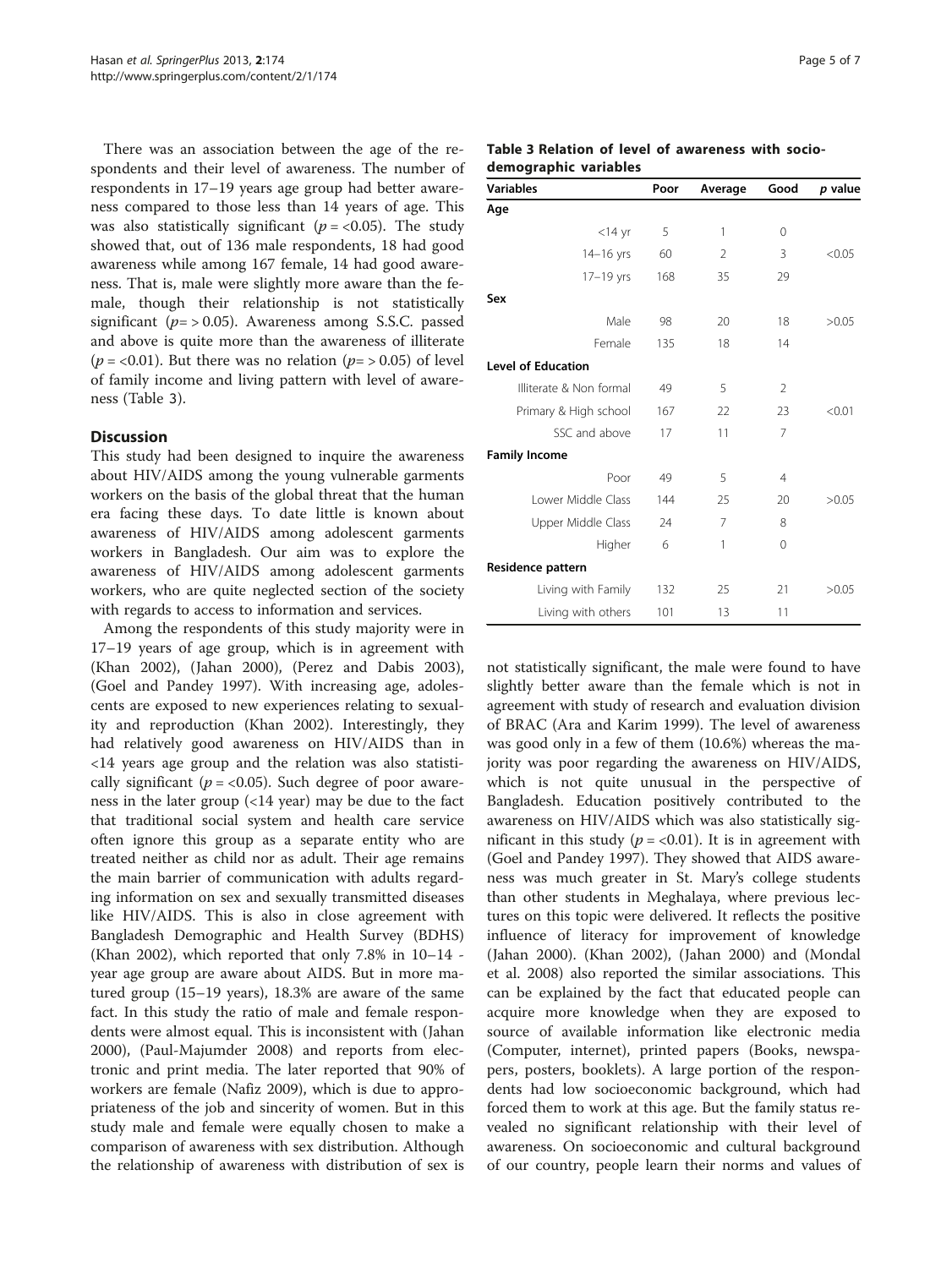life while growing up in family environment at home which is also evident from the finding of this study that those living with the family had slightly greater knowledge than the rest. Among the rest, those living in mess have the opportunity to share their views and ideas with their mates and so they are more aware of the fact.

In this study almost all the respondents said that they have heard about HIV/AIDS. This is very much similar with (Goel and Pandey [1997](#page-6-0)), (Klepp and Lugoe [1999](#page-6-0)) in Tanzania. While comparing the knowledge on HIV/ AIDS (Khan [2002](#page-6-0)) showed that when 17% of adolescent of Bangladesh had ever heard of AIDS; Indians and Nepalese reported 37% and 25% respectively. His study was reflected on the general adolescent population of these countries, which is not similar with our study as because we have concentrated on a group of population in Dhaka city who are provided with more facilities to get information from mass media. Mass media exposure such as Radio and TV was positively associated with having knowledge on HIV/AIDS among the adolescent. The exposure to such media can communicate knowledge on AIDS in music, news reports, songs, dramas, documentaries and advertising and can profoundly influence attitudes and behavior of people (Khan [2002](#page-6-0)). The splendid contribution of mass media is also shown in a mass media project using a TV program to teach adolescent in Zaire about HIV/AIDS awareness (Convisser [1992](#page-6-0)). Regarding the source of information, Radio and TV were reported as a major source of information on HIV/AIDS by our respondents. This is quite similar with (Goel and Pandey [1997\)](#page-6-0) and (Khan [2002](#page-6-0)). More over 21% of the respondents in our study, cited that they first came to know about HIV/AIDS from the health personnel. This shows the effectiveness of various programs implemented by the Govt. of Bangladesh in association with international and national NGOs in health sector.

Many had good idea about route of transmission. This is a good sign that only few have misconception about the transmission who thought that it might be transmitted by casual contact, shaking hands, eating together which shows the similarity with Goel N.K et al., conducting a study among the nursing professionals (Goel and Pandey [1997\)](#page-6-0). This inspiring result is due to high coverage of mass media specially Radio and TV among the respondents. Many of the respondents were very much aware that this disease is a preventable one. But UNICEF reported that only 18% of male and 8% of female have comprehensive knowledge about prevention of HIV/AIDS among people aged 15–24 years (UNICEF [2009](#page-6-0)). (Singh and Joshi [2012](#page-6-0)) had reported high proportion of misconception (63%) among truck-drivers in India which is also due to same fact found by Klepp in Tanzania that the lack of exposure and poor coverage of AIDS related issue in mass media being the leading cause of poor awareness among

Tanzanians previously (Klepp and Lugoe [1999](#page-6-0)). (Pandey et al. [2011](#page-6-0)) showed that intensive intervention program taken for high risk truck divers motivated them for safer sexual behavior. Although the respondents had good knowledge about prevention and transmission of HIV/ AIDS, very few could cite about sign/symptoms. The cause behind it is that less emphasis has been given on sign/symptoms in mass media, which should be considered by the policy makers. We found that only less than half of the respondents could give the correct answer that the disease is not a curable one which is not in agreement with the study by N.P Goel and Pandey, among the college students of Meghalaya (Goel and Pandey [1997\)](#page-6-0). Probably it may be due to the impact of level of education. But this is different with finding of T.K. Hartung in South Africa (Hartung et al. [2002\)](#page-6-0) in which the respondents had same educational status. This difference is due to awareness developing program in South Africa where there is high prevalence of HIV/AIDS. It is very promising to find that 71% of the respondents were aware that "death" is the ultimate destiny of patients with HIV/AIDS. This is quite similar with the finding of (Khan [2002](#page-6-0)) and (Hartung et al. [2002](#page-6-0)). On this point of view, majority considered HIV/ AIDS as a serious problem for Bangladesh.

We had some limitations in the study. Firstly, we selected the study places semi purposely. Secondly, the study result only from Dhaka city may not reflect completely the whole scenario in Bangladesh. Finally the sample size was also small in relation to the total number of garments worker in the country.

#### Conclusion

The study reveals that most of the respondents think HIV/AIDS as a transmittable disease. But they had no or very little idea about the sign symptoms of HIV/AIDS. Two very important observations have explored out from the study that the awareness is directly proportional to the age and level of literacy. So, it could be proposed, to raise awareness against HIV/AIDS emphasis should be given on increasing the literacy rate and arranging and strengthening the campaign program against HIV/AIDS among the garments workers.

Considering the epidemiological characteristics of AIDS pandemic in Asia, it is essential that the youth be given appropriate information and education on reproductive health matters including HIV/AIDS. There is a need for developing and implementing working group based program on HIV/AIDS prevention to reduce HIV related risk behaviors, particularly the unprotected sex. Mass education by a series of interventions and events at industry level, backed by effective interpersonal communication as peer education, factory based teaching and community action should be more extensively considered in this context.